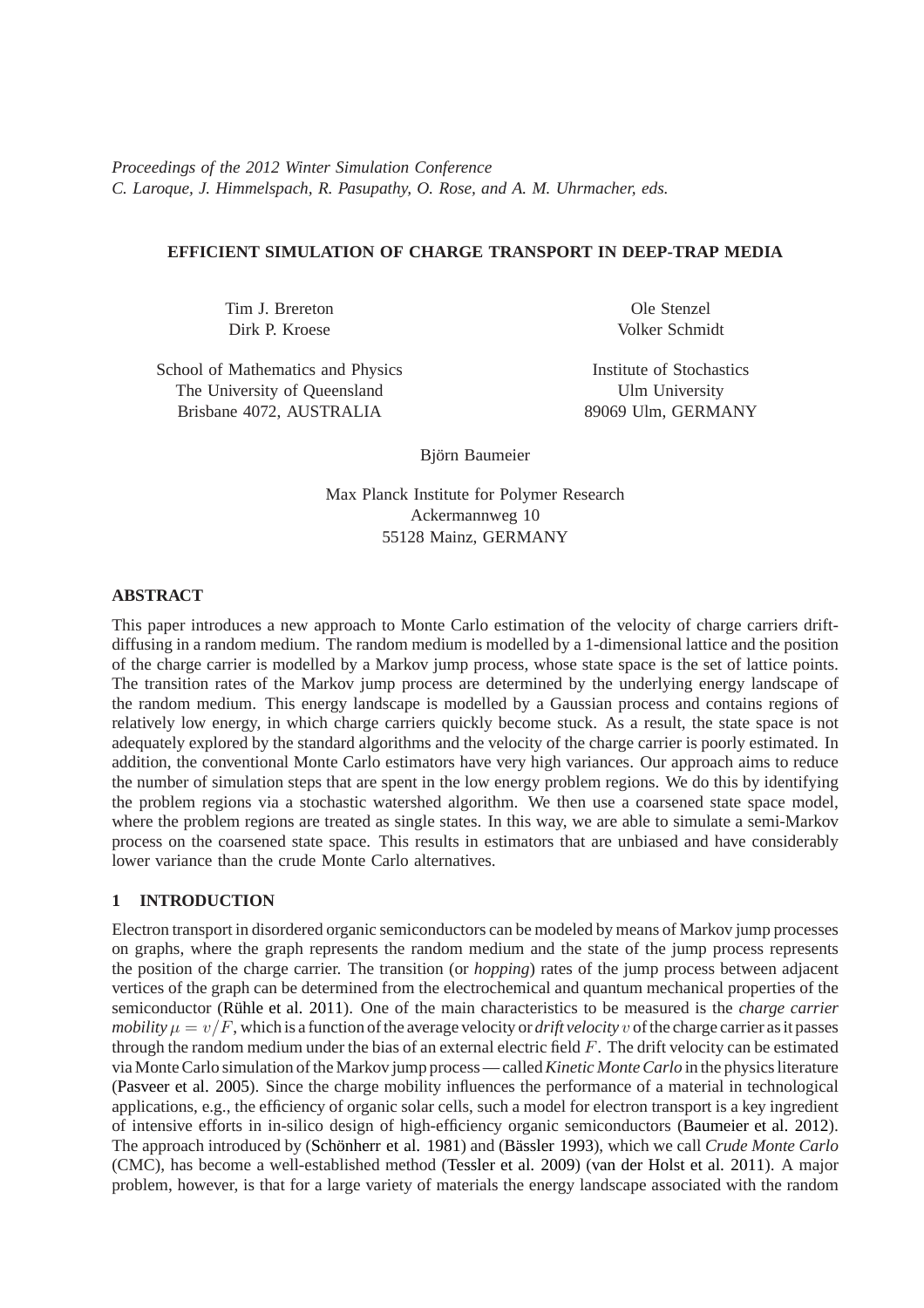medium contains regions of low energy in which the charge carrier quickly becomes stuck. A consequence of this is that the estimation of drift velocity via crude simulation is not only very time-consuming, (often to the extent of being practically infeasible), but also leads to estimators that consistently overestimate the mobility. In addition, processes in organic electronics take place on multiple time and spatial scales. Therefore, it is essential to have computationally fast methods that analyze large system sizes over a long physical time without losing too much information about finer scale behaviour.

The purpose of this paper is to provide a fast alternative to the standard CMC algorithm that can be easily extended to 3-dimensional models that are of practical interest. We introduce a novel approach to the problem of deep energy traps, where we identify the problem areas using a stochastic watershed algorithm. We then construct a coarsened state space model, under which the problem regions can be traversed in a single step of the simulation. In the literature, this type of problems has been discussed in the context of e.g. nearly decomposable Markov processes [\(Courtois 1977,](#page-10-7) [Simon and Ando 1961\)](#page-10-8) and multiple time-scale Markov processes [\(Evans 1996,](#page-10-9) [Tse et al. 1995\)](#page-10-10). A similar strategy of coarsening the state space is used in (Somoza and Ortuño 2005) to study the relaxation of Coulomb glasses at low temperature. However, the latter approach only considers pairs of problem states, and does not segment the state space prior to the simulation. In the present paper, we focus on a 1-dimensional system, which already describes the main physical processes quite well [\(van der Holst et al. 2011\)](#page-10-6). However, the basic method presented in this paper can be extended to 3-dimensional models. In particular, the stochastic watershed segmentation can be directly applied in 2D and 3D.

## **2 MODEL**

In this section, the random medium is modelled by a 1-dimensional lattice and the position of the charge carrier is modelled by a Markov jump process, whose state space is the set of lattice points. The transition rates of the Markov jump process are determined by the underlying energy landscape of the random medium. Such a model is related to both 1-dimensional *Gaussian Disorder Models* (GDM) and *Correlated Disorder Models* (CDM) [\(van der Holst et al. 2011\)](#page-10-6). In this paper, we consider a correlated energy landscape, as it is more accurate for small molecule systems.

### **2.1 Electron Transfer Rates**

Electron transfer rates between neighboring molecules  $i$  and  $j$  in disordered organic semiconductors can be obtained from the high-temperature limit of classical charge-transfer theory [\(Marcus 1993\)](#page-10-12) according to

<span id="page-1-0"></span>
$$
q_{ij} = \frac{2\pi}{\hbar} \frac{J_{ij}^2}{\sqrt{4\pi\lambda_{ij}k_{\rm B}T}} \exp\left[-\frac{(\Delta E_{ij} - \lambda_{ij})^2}{4\lambda_{ij}k_{\rm B}T}\right] , \qquad (1)
$$

where  $\hbar = 6.58 \cdot 10^{-16}$  eV · s is the reduced Planck constant,  $k_B = 8.62 \cdot 10^{-5}$  eV · K<sup>-1</sup> is Boltzmann's constant, and T the temperature. In realistic morphologies, the quantities  $J_{ij}$  (transfer integral),  $\lambda_{ij}$ (reorganization energy) and  $\Delta E_{ij}$  (driving force) are evaluated explicitly using a combination of quantummechanical electronic structure techniques and classical simulation methods, see (Rühle et al. 2011). The driving force  $\Delta E_{ij} = E_i - E_j + e(x_j - x_i)F$  comprises static site energy differences  $E_i - E_j$  and a drift term  $e(x_i - x_j)F$  due to an externally applied electric field F acting on the elementary charge e, where  $x_i$  is the Cartesian coordinate of the center of mass of molecule i.

### **2.2 Energy Landscape**

In the approaches described in [\(Coropceanu et al. 2007\)](#page-10-13), (Rühle et al. 2011) and references therein, the motion of the charge carrier is modelled as a time-homogeneous Markov jump process  $\{X_t\}_{t>0}$  where the state space is the vertex set of a 3-dimensional graph. In the following, we consider a 1-dimensional abstraction of such 3-dimensional models. We use a finite state space  $\{1, \ldots, n\}$ , imposing cyclic boundary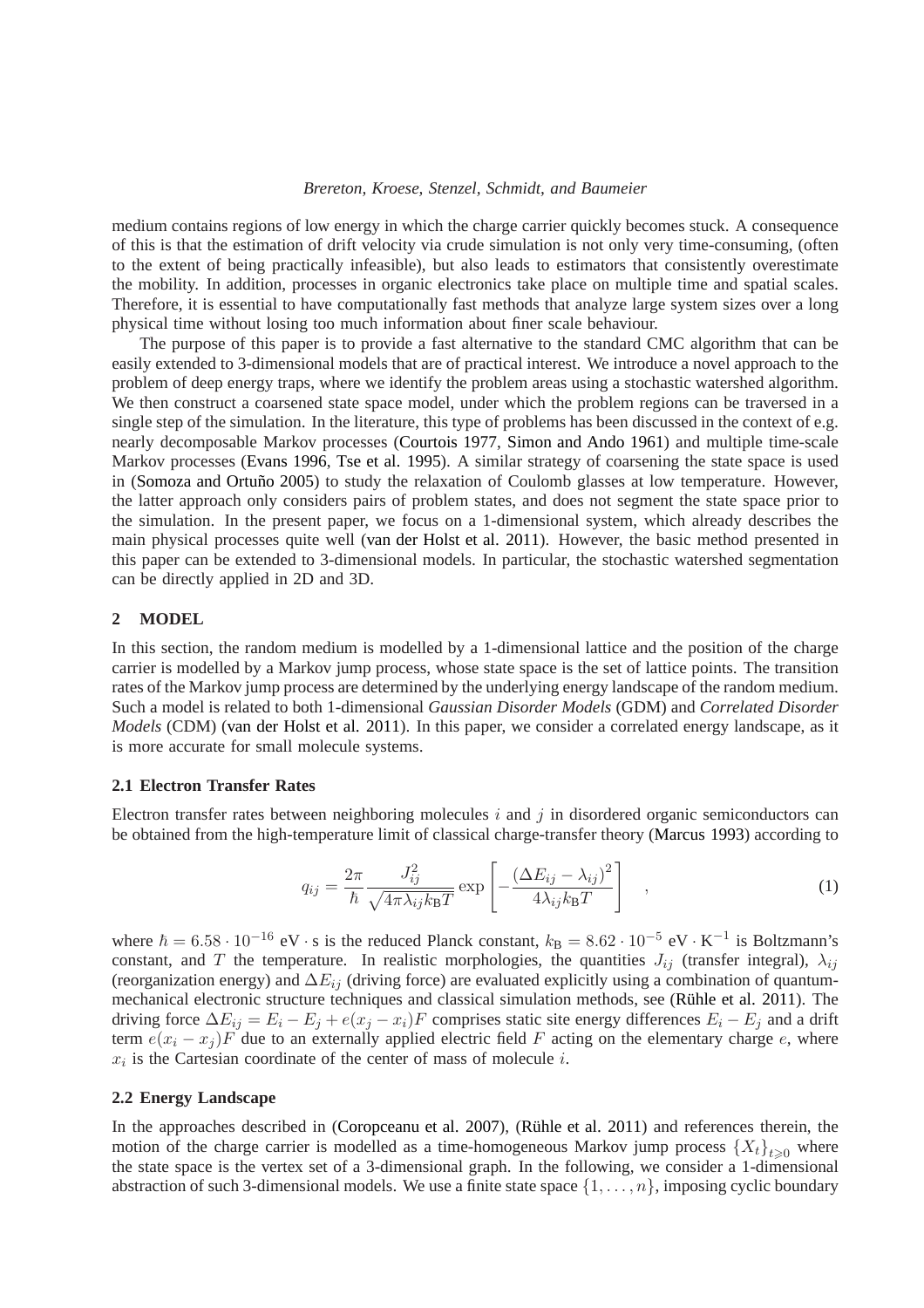conditions to approximate an infinite random medium. One of the main factors determining the dynamics of the jump process via eq. [1](#page-1-0) is the underlying energy landscape which determines the transition rates  $q_{ij}$ . We consider jumps to nearest neighbouring states only, i.e., we put  $q_{ij} = 0$  if  $|i - j| \neq 1$ . In amorphous tris-(8-hydroxyquinoline)aluminum, a typical organic semiconductor, a microscopic evaluation based on a simulated morphology yield energies  $E_i$  which are positively correlated across neighboring molecules (see (Rühle et al. 2011)), i.e., the energy landscape,  $E_1, E_2, \ldots, E_n$ , behaves like a moving average process. More precisely,  $E_i$  satisfies

$$
E_i = \sum_{k=-K}^{K} \sqrt{\frac{\omega}{2K+1}} \varepsilon_{i-k} + \sqrt{1-\omega} \, \widetilde{\varepsilon}_i \quad , \quad i = 1, \dots, 100 \text{ mod } n,
$$

where the  $\{\varepsilon_i\}$  and  $\{\tilde{\varepsilon}_i\}$  are sequences of independent and identically distributed  $N(m, \sigma^2)$  random variables. Note that K controls the broadness of the spatial correlation of  $E_i$ , and  $\omega$  controls the local roughness of the energy landscape; in particular, for  $\omega = 0$  all  $\{E_i\}$  are independent and the energy landscape becomes very rough. A typical realization with a parametrization of the microscopic data from (Rühle et al. 2011), i.e.,  $n = 100, K = 1, m = -0.182 \text{ eV}, \sigma^2 = 0.034 \text{ eV}^2$ , and  $\omega = 0.9$ , is given in Figure [1.](#page-2-0)



<span id="page-2-0"></span>Figure 1: Moving average energy landscape.

All remaining parameters to determine the transition rates  $q_{ij}$  in eq. [1](#page-1-0) except  $\Delta E_{ij}$  are chosen constant. More precisely,  $J_{ij}^2 = 1.7 \cdot 10^{-4} \text{ eV}^2$  (an average value of the microscopic data, assuming that neighboring sites are separated by 1 nm),  $\lambda_{ij} = 0.23 \text{ eV}$ , and T is set to room temperature so that  $k_B T = 0.025 \text{ eV}$ . The energy difference is given by  $\Delta E_{ij} = E_i - E_j + (j - i)\delta$ , where  $\delta = 0.01$  eV is the drift term, corresponding to an external electric field  $F = 10^7$  V/m. In general, the charge carrier is more likely to move from a higher energy region to a lower energy region than it is to move from a lower energy region to a higher energy region. Thus, it tends to spend a large amount of time in deep energy valleys.

## <span id="page-2-1"></span>**2.3 Drift Velocity**

The drift velocity  $v$  is defined mathematically as the long-run average velocity with which a charge carrier travels through the random medium:

$$
v = \lim_{t \to \infty} \frac{X_t - X_0}{t}.
$$

This quantity is usually estimated via Monte Carlo methods. For convenience, in the 1-dimensional case we can treat the Markov jump process (MJP) as a birth-death process, with birth rates  $\alpha_j = q_{j,j+1}$  and death rates  $\beta_i = q_{i,i-1}$ . We then simulate a MJP, tracking d, the distance travelled to the right by the jump process. In the presented algorithms, we focus on  $N$  rather than  $t$  in order to highlight how the accuracy of the estimator changes as a function of step size. The CMC approach to the estimation of drift velocity is given in the following algorithm: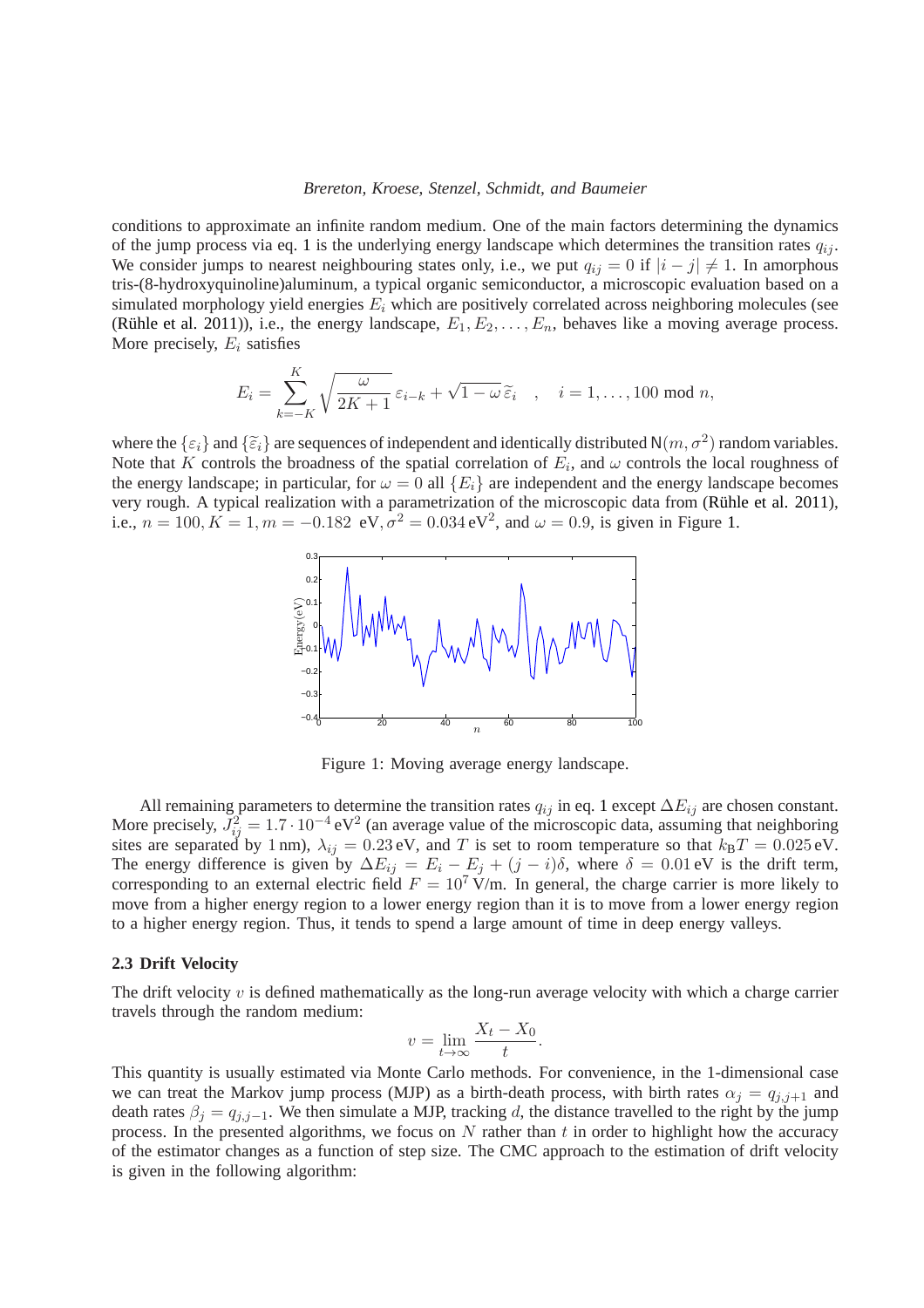#### **Algorithm 2.1 (Crude Monte Carlo estimation of drift velocity)** *For a given number of steps* N

- 1. *Set*  $d = 0$ ,  $j = 0$  *and*  $t = 0$ .
- 2. *Draw*  $X_0$  *uniformly from*  $\{1, \ldots, n\}$ *.*
- 3. With probability  $\frac{\alpha_{X_j}}{\alpha_{X_j}+\beta_{X_j}}$  $\frac{dX_j}{dx_j + \beta_{X_j}}$ , set  $X_{j+1} = X_j + 1$  and  $d = d + 1$ . Otherwise, set  $X_{j+1} = X_j - 1$  and  $d = d - 1.$
- 4. *Draw*  $\tau_j \sim \text{Exp}(\alpha_{X_j} + \beta_{X_j})$  *and set*  $t = t + \tau_j$ *.*
- 5. *Set*  $j = j + 1$ *. If*  $j < N$ *, repeat from Step 3.*
- 6. *Return*  $\hat{v} = d/t$ .

Using the CMC approach, the drift velocity is significantly overestimated for smaller values of N. The addition of a burn-in period reduces, but does not remove, the bias. Figure [2](#page-3-0) shows average point estimates of  $\hat{v}$  for the CMC estimator and the CMC estimator with a burn-in period that is 10% of the sample size N.



<span id="page-3-0"></span>Figure 2: Estimates of drift velocity vs. sample size

In order to assess the performance of the estimators, we estimated their mean and standard deviation via a bootstrap. The results are summarized in Table [1.](#page-3-1) Note that the variance of the estimator  $\hat{v}$  is very large. In particular, for smaller values of  $N$  the estimated standard deviation is of the same order as the estimated mean of  $\hat{v}$ .

<span id="page-3-1"></span>Table 1: Mean and standard deviation of  $\hat{v}$ (in nm/s) using CMC with a burn-in period

| N               | Mean                 | Standard deviation   |
|-----------------|----------------------|----------------------|
| 10 <sup>4</sup> | $5.15 \times 10^8$   | $6.85 \times 10^{8}$ |
| $10^{5}$        | $3.74 \times 10^{7}$ | $6.47 \times 10^{7}$ |
| $10^{6}$        | $2.76 \times 10^{6}$ | $5.19 \times 10^{6}$ |
| $10^{7}$        | $7.62 \times 10^{5}$ | $1.13 \times 10^{6}$ |
| $10^{8}$        | $7.80 \times 10^5$   | $3.65 \times 10^{5}$ |
| $10^{9}$        | $7.68 \times 10^5$   | $9.87 \times 10^{4}$ |
| $10^{10}$       | $7.70 \times 10^5$   | $1.35 \times 10^{4}$ |
|                 |                      |                      |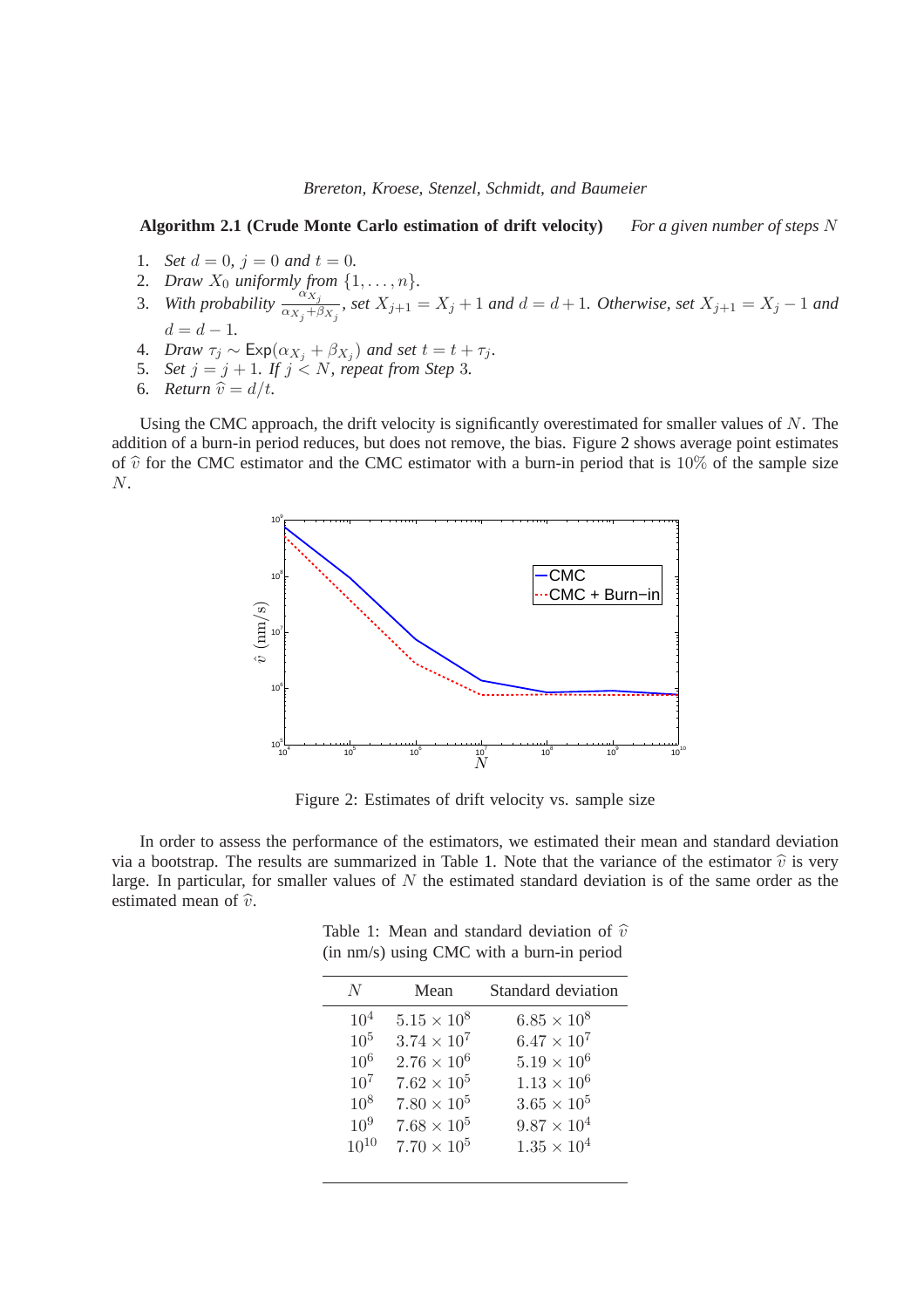The primary obstacle to efficient estimation is the existence of problem regions, where the MJP becomes trapped for very long periods of time, commonly up to  $10^6$  steps. As a result, the state space is not adequately explored by the standard algorithm (for a finite state space, with cyclic boundary conditions, the MJP does not come close to the stationary distribution), and the time spent in problem regions is often underestimated.

## **3 FAST SIMULATION OF CHARGE TRANSPORT**

The idea behind our approach to improving the estimation of the drift velocity is to coarsen the state space, so that the problem regions can be traversed in a single step. This is done by

- 1. identifying the problem regions via a stochastic watershed algorithm,
- 2. reducing these problem regions to single states,
- 3. replacing the MJP with a semi-Markov process,
- 4. carrying out the simulation with the new coarsened state space model.

#### **3.1 Stochastic Watershed Algorithm**

In order to increase the efficiency of the simulations, we need to coarsen the state-space in such a way that charge carrier moves between each pair of neighboring states with sufficiently high transition rates. This is done by collapsing the 'valleys' in the energy landscape into single (super-) states. In order to do this, it is necessary to identify the relatively low energy regions of the energy landscape. The approach we use is a modification of the standard watershed transformation considered in image segmentation, see e.g. [\(Beucher and Meyer 1993\)](#page-10-14). The stochastic watershed is chosen since it directly extends to 2D and 3D models and can handle large system sizes. Firstly, for segmentation purposes, we create an adjusted energy landscape which takes into account the drift of the MJP. This is because the MJP with drift corresponds to a MJP with zero-drift when the energy landscape is tilted appropriately; see Figure [3.](#page-4-0) More precisely, the energy landscape  $E_1, E_2, \ldots, E_n$  is transformed to  $E_1, E_2, \ldots, E_n$  with

$$
E_i = E_i - i\delta \,, \quad i = 1, \dots, n.
$$

Note that cyclic boundary conditions are applied to the tilted energy landscape, i.e., the energy difference between states n and 1 is shifted by  $n\delta$ .



<span id="page-4-0"></span>Figure 3: Tilted energy landscape.

The problem regions are determined by the tilted energy landscape, since the transition rates  $q_{ij}$  only depend on the energy differences for the tilted energy landscape. Interpreting the tilted energy landscape as a 1D image, the coarsening of the state space can be viewed as the problem of image segmentation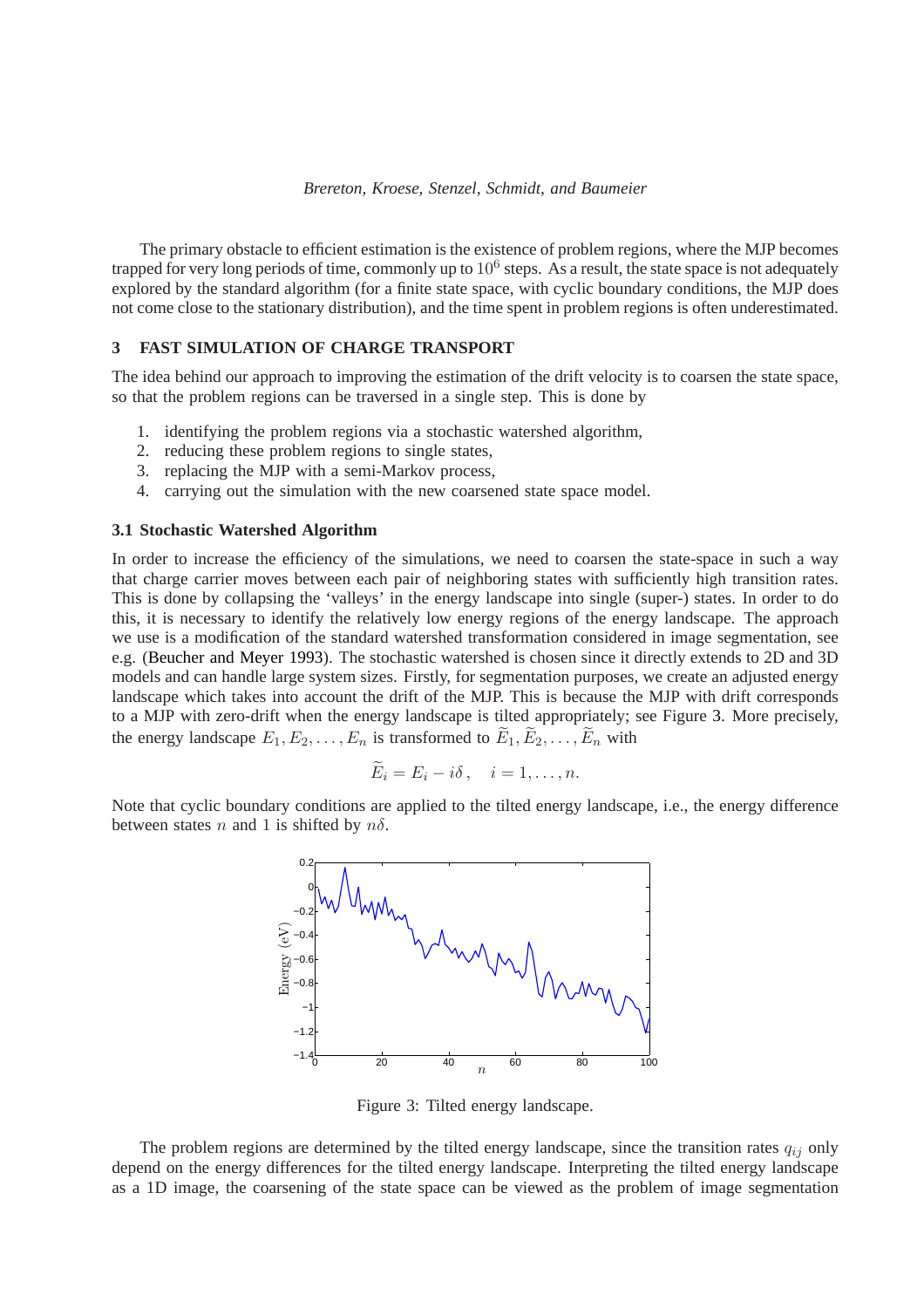in image analysis. A widely applied tool in image segmentation is the watershed transformation. Its key idea was introduced by (Beucher and Lantuéjoul 1979). Initially developed for gray-scale images, the watershed transformation was extended for continuous values, see [\(Najman and Schmitt 1994\)](#page-10-16). The algorithm normally used today was developed by [\(Beucher and Meyer 1993\)](#page-10-14). The basic idea of the watershed algorithm is to consider the image as a topographic relief. This topographic relief is then flooded with water starting at all local minima. If water from different sources (local minima) merge at a certain point, a watershed marker is set. The set of watershed markers segment the image into disjoint regions, so-called basins; see Figure [4](#page-5-0) for a schematic example.



<span id="page-5-0"></span>Figure 4: Watershed transformation.

A limitation of the standard watershed transformation is that it often yields oversegmentation. That is, the segmentation into basins (here: super-states of the jump process to be constructed) is too fine. We therefore use the stochastic watershed transformation introduced by [\(Angulo and Jeulin 2007\)](#page-10-17). The idea is to replace the local minima as starting points of flooding by random starting points generated by a homogeneous Poisson process with some intensity  $\lambda$ , here discretized on the discrete 1D lattice that forms the state space. The outcome is a random set of watershed markers separating the (random) basins. The procedure is repeated an appropriate number of times (here: 6000 times, in the case of a energy landscape with length  $n = 100$ ) and the relative frequencies of markers on the discrete lattice are computed. Finally, a global thresholding is performed and markers are only accepted if their relative frequencies exceed a certain threshold T. In our case, a homogeneous 1D Poisson process with intensity  $\lambda = 0.1$  is chosen, together with  $T = 0.1$ . The choices of  $\lambda$  and T influence the segmentation of the energy landscape. In general,  $\lambda$  is chosen so that the expected number of starting points is less than the total number of local minima. The threshold  $T$  determines the size of the super-states. A higher threshold yields larger super-states. The threshold  $T$  is chosen such that the size of the super-states is numerically feasible. For small system sizes, it is also possible to collapse all states into a single super-state. The result of the stochastic watershed segmentation with the above mentioned parameters is displayed in Figure [5.](#page-6-0)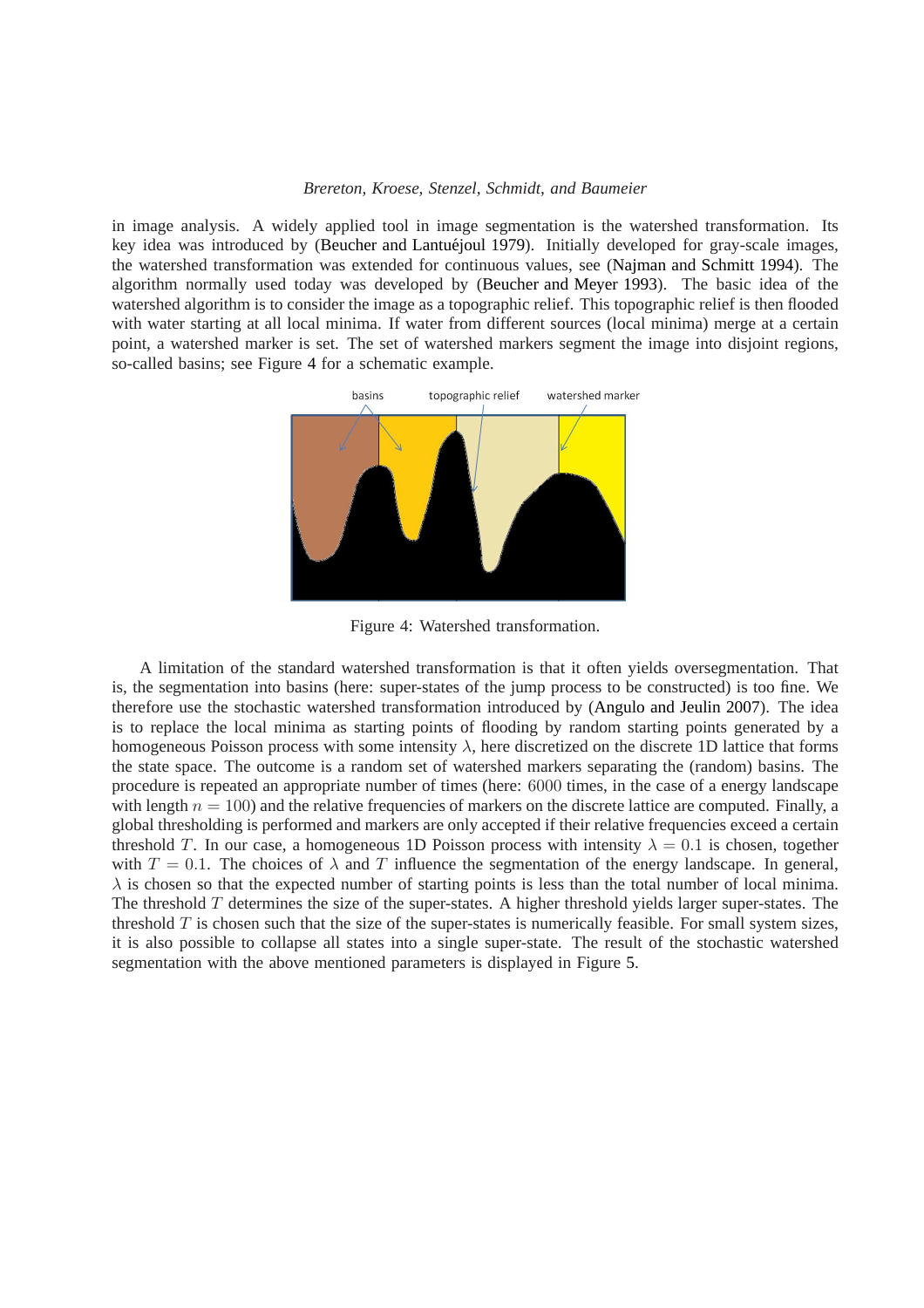

<span id="page-6-0"></span>Figure 5: Top. Left: standard watershed segmentation of the tilted energy landscape. Right: relative frequencies of watershed markers computed from the stochastic watershed (red) together with the threshold  $T = 0.225$  (blue line). Bottom. Left: watershed segmentation by the stochastic watershed. Right: watershed segmentation by the stochastic watershed together with samples of the MJP for different starting points.

## **3.2 Coarsened State Space Model**

The stochastic watershed segmentation allows us to decompose the state space  $\{1, \ldots, n\}$  into a random number of subsets. They are separated from each other by the points  $S_1, \ldots, S_k \in \{1, \ldots, n\}$  at which the relative frequencies of watershed markers exceed the threshold  $T$ . Each of these segmentation points consists of a single state of the original MJP. We amalgamate the collection of states between any two consecutive segmentation points into a single super-state. Thus, we construct the coarsened state space  $\{\tilde{1}, \ldots, \tilde{n}\}$ , where each state is either a segmentation point or a problem region. A schematic example of this is shown in Figure [6.](#page-6-1)



<span id="page-6-1"></span>Figure 6: Coarsened state space.

Given the coarsened state space, we can describe the movement of the charge carrier by a semi-Markov process  $\{\tilde{X}_t\}_{t\geqslant0}$ ; see e.g. [\(Limnios and Oprisan 2001\)](#page-10-18). The jump chain is still Markovian and, while the sojourn times are no longer exponentially distributed, they remain conditionally independent.

In order to calculate the charge carrier mobility, we need to track the distance traveled by the charge carrier and the time taken to traverse this distance. Because we are considering a long-run quantity, we can replace the random time spent in a super-state with its expected value. Thus, for each super-state or segmentation point,  $i = \tilde{1}, \ldots, \tilde{n}$ , we calculate 9 values. The first value,  $d_i$ , represents the distance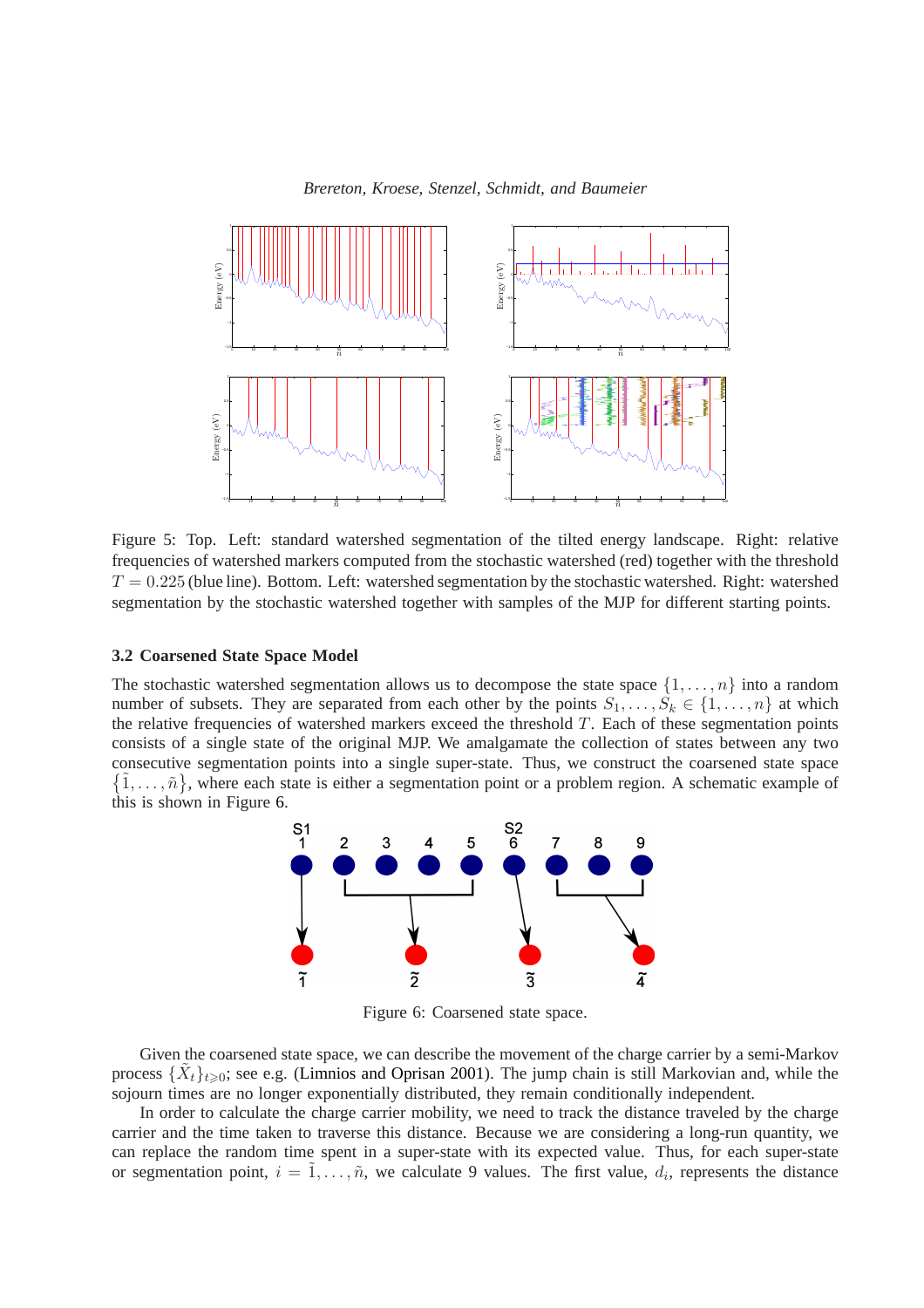travelled if the entire state is traversed. If the state is entered from the left, the charge carrier moves left with probability  $P_i^{\mathsf{LL}}$  $P_i^{\text{LL}}$  and moves right with probability  $P_i^{\text{LR}}$ <sup>LR</sup>. The mean time taken to move left is denoted by  $\tau_i^{\text{LL}}$  $\mathcal{L}_i^{\text{LL}}$ , and the mean time taken to move right by  $\tau_i^{\text{LR}}$ <sup>LR</sup>. If the state is entered from the right, the analagous quantities are denoted by  $P_i^{\text{RL}}$  $P_i^{\text{RL}}, P_i^{\text{RR}}$  $\tau_i^{\mathsf{RR}}, \tau_i^{\mathsf{RL}}$  $\tau_i^{\text{RL}}$ , and  $\tau_i^{\text{RR}}$  $i<sup>RR</sup>$ . These quantities are determined by considering a Markov jump process on the states within the super-state, with the two adjoining segmentation points acting as absorbing barriers. To calculate the probabilities  $P_i^{\text{LL}}$  $P_i^{\text{LL}}, P_i^{\text{LR}}$  $P_i^{\text{LR}}, P_i^{\text{RL}}$  $P^{\mathsf{RL}}_i, P^{\mathsf{\tilde{R}R}}_i$  $i^{RIR}$ , we partition the state space of this MJP such that the transition matrix  $Q$  and jump matrix  $J$  take the following forms

$$
Q = \begin{pmatrix} 0 & 0 \\ S_0 & S \end{pmatrix} \quad \text{and} \quad J = \begin{pmatrix} I & 0 \\ R & T \end{pmatrix},
$$

respectively. The matrix  $P = (p_{jk})$  of absorption probabilities from transient state j into absorbing state k is given by  $P = (I - T)^{-1} R$ . We set  $P_i^{\text{LL}} = p_{1,1}, P_i^{\text{LR}} = p_{1,2}, P_i^{\text{RL}} = p_{r-l-1,1}$  and  $P_i^{\text{LL}} = p_{r-l-1,2}$ . To find the expected times until absorption, we note that the matrix of the densities of the absorption times,  $(f_{j,k}(t))$ , from transient state j into absorbing state k is given by  $e^{tS}S_0$ , where  $e^{tS}$  is a matrix exponential. If we set  $f_{j,k}^{\tau}(t) = f_{jk}(t)/p_{j,k}$ , we obtain the densities of the conditional absorption times. The matrix of expected absorption times,  $(\mathbb{E}t_{j,k})$ , is given by  $(S^2)^{-1}S_0$ . Thus, the expected conditional absorption times are given by  $\tau_{j,k} = \mathbb{E} t_{ij}/p_{j,k}$ . Hence, we can calculate  $\tau_i^{\mathsf{LL}} = \tau_{1,1}, \tau_i^{\mathsf{LR}} = \tau_{1,2}, \tau_i^{\mathsf{RL}} = \tau_{r-l-1,1}$  and  $\tau_i^{\sf RR} = \tau_{r-l-1,2}.$ 

# **3.3 Aggregate Simulation Algorithm**

The procedure described above, which is based on the aggregation of critical regions of states into single super-states, can be summarized as follows.

### **Algorithm 3.1 (Aggregate Monte Carlo Estimation of Drift Velocity)**

*Let* N *be the number of steps*

- 1. Given an initial energy landscape  $E_1, \ldots, E_n$ , identify an appropriate coarsened state space  $\tilde{1}, \ldots, \tilde{n}$ *, via the stochastic watershed algorithm.*
- 2. *As described above, calculate the absorption probabilities and expected sojourn times corresponding to the new (aggregate) state space.*
- 3. *Set*  $d = 0$ ,  $j = 0$  *and*  $t = 0$ .
- 4. *Draw*  $X_0$  *uniformly from*  $\{\tilde{1}, \ldots, \tilde{n}\}$  *and the state variable* LEFT *uniformly from* {true, false}.
- 5. If LEFT = true, then with probability  $p_X^{\text{LL}}$  $\sum_{X_j}$  *set*  $X_{j+1} = X_j - 1$ *, d* = *d* − 1*,* LEFT = false *and*  $t = t + \tau_{X_i}^{\text{LL}}$  $\sum_{X_j}^{\text{LL}}$ ; otherwise, set  $X_{j+1} = X_j + 1$ ,  $d = d + d_{X_j}$  and  $t = t + \tau_{X_j}^{\text{LR}}$ X<sup>j</sup> *.*
- 6. If LEFT = false, then with probability  $p_{X_i}^{\text{RL}}$  $\frac{R}{X_j}$  set  $X_{j+1} = X_j - 1$ ,  $d = d - d_{X_j}$  and  $t = t + \tau_{X_j}^{R}$ .rl ;<br>*X <sub>j</sub>* ; *otherwise, set*  $X_{i+1} = X_j + 1$ ,  $d = d + 1$ ,  $\overline{\text{LEFT}} = \text{true}$  and  $t = t + \tau_{X_i}^{\text{RR}}$ .rr<br>*X<sub>j</sub>* ·
- 7. *Set*  $j = j + 1$ *. If*  $j < N$ *, repeat from Step 5.*
- 8. *Return*  $\hat{v} = d/t$ .

Figure [7](#page-8-0) shows the performance of the aggregate Monte Carlo estimator relative to the CMC and CMC with burn-in estimators.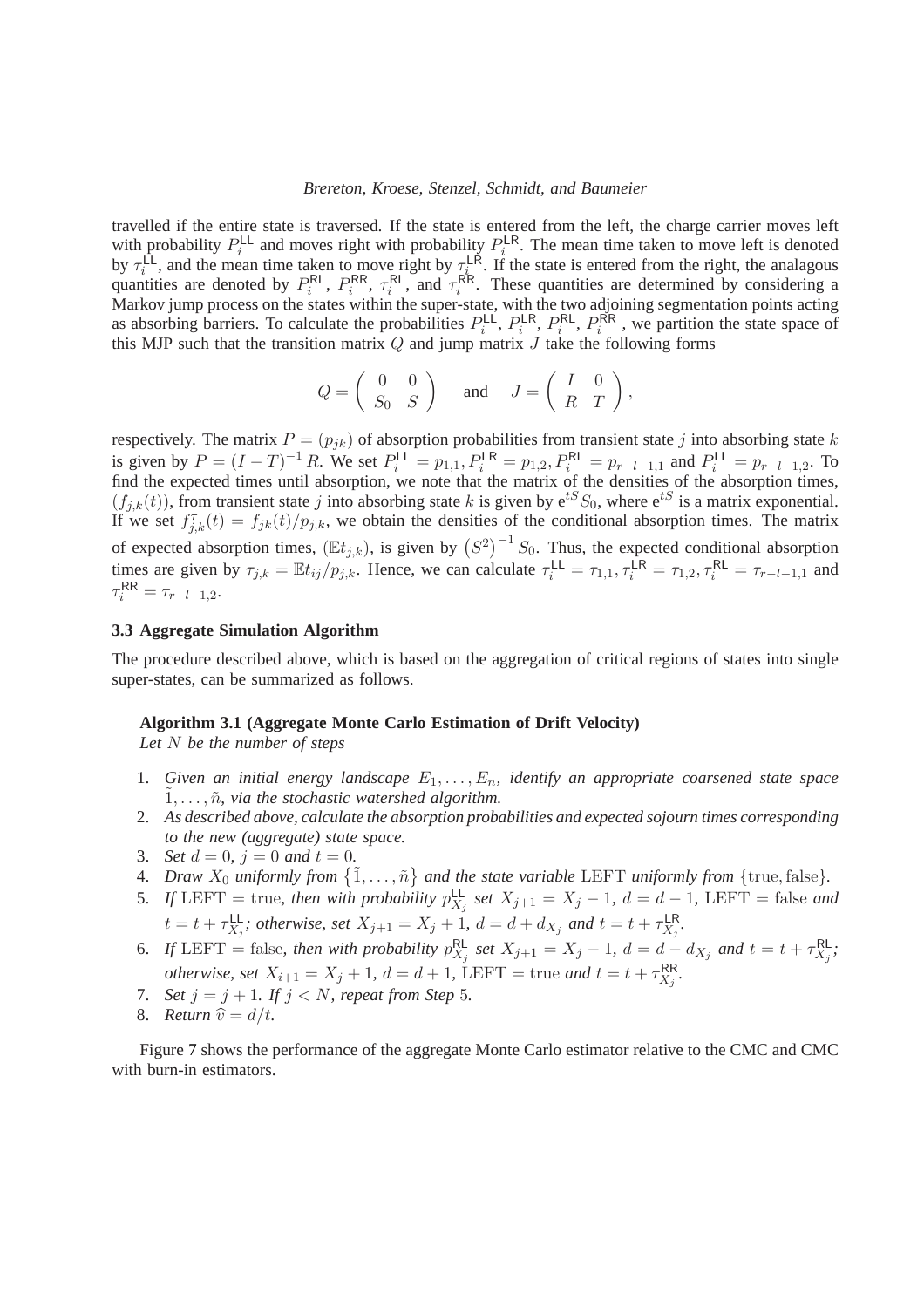

<span id="page-8-0"></span>Figure 7: Estimates of drift velocity vs. sample size.

# **4 NUMERICAL RESULTS**

In order to compare our approach of Aggregate Monte Carlo (AMC) simulation with the conventional Monte Carlo approaches stated in Section [2.3,](#page-2-1) we fixed a number of energy landscapes and estimated the drift velocity using both the CMC and AMC estimators. The means and standard deviations of the estimators were calculated using a bootstrap. The obtained numerical results are summarized in Table [2](#page-8-1)[–4,](#page-9-0) where Figure [7](#page-8-0) corresponds to Table [2.](#page-8-1) Note that in all cases the CMC estimator is considerably overbiased for small sample sizes and that the standard deviation of the AMC estimator is several orders of magnitude lower than that of the CMC estimator. In particular, these findings do not depend on the sizes  $n = 100$ . 1000, and 10 000 of the considered energy landscapes. Note however that the values of the means and standard deviations of  $\hat{v}$  vary from case to case. The reason for this is the randomness of the energy landscape, being modelled by a Gaussian process. In other words, the values presented in Tables [2,](#page-8-1) [3,](#page-9-1) and [4](#page-9-0) correspond to estimates for conditional drift velocities, given three different samples drawn from the Gaussian energy landscape.

<span id="page-8-1"></span>Table 2: Means and standard deviations (sd) of  $\hat{v}$  (in nm/s) for CMC with burn-in and AMC, for a landscape of size  $n = 100$ .

| N.              | CMC mean             | CMC sd               | AMC mean             | AMC sd               |
|-----------------|----------------------|----------------------|----------------------|----------------------|
| 10 <sup>4</sup> | $5.15 \times 10^8$   | $6.85 \times 10^8$   | $8.92 \times 10^{5}$ | $5.20 \times 10^{5}$ |
| $10^{5}$        | $3.74 \times 10^{7}$ | $6.47 \times 10^{7}$ | $7.73 \times 10^{5}$ | $1.62 \times 10^{5}$ |
| $10^{6}$        | $2.76 \times 10^6$   | $5.19 \times 10^{6}$ | $7.62 \times 10^{5}$ | $5.16 \times 10^{4}$ |
| $10^{7}$        | $7.62 \times 10^5$   | $1.13 \times 10^{6}$ | $7.62 \times 10^{5}$ | $1.62 \times 10^{4}$ |
| $10^{8}$        | $7.80 \times 10^5$   | $3.65 \times 10^{5}$ | $7.61 \times 10^{5}$ | $5.36 \times 10^{3}$ |
| $10^{9}$        | $7.68 \times 10^5$   | $9.87 \times 10^{4}$ | $7.61 \times 10^{5}$ | $1.63 \times 10^{3}$ |
| $10^{10}$       | $7.70 \times 10^5$   | $1.35 \times 10^{4}$ | $7.61 \times 10^{5}$ | $4.77 \times 10^{2}$ |

## **5 CONCLUSIONS AND FURTHER RESEARCH**

We introduced a new approach to Monte Carlo estimation of the velocity of charge carriers drift-diffusing in a random medium, where the random medium is modelled by a 1-dimensional lattice and the position of the charge carrier is modelled by a Markov jump process, whose state space is the set of lattice points.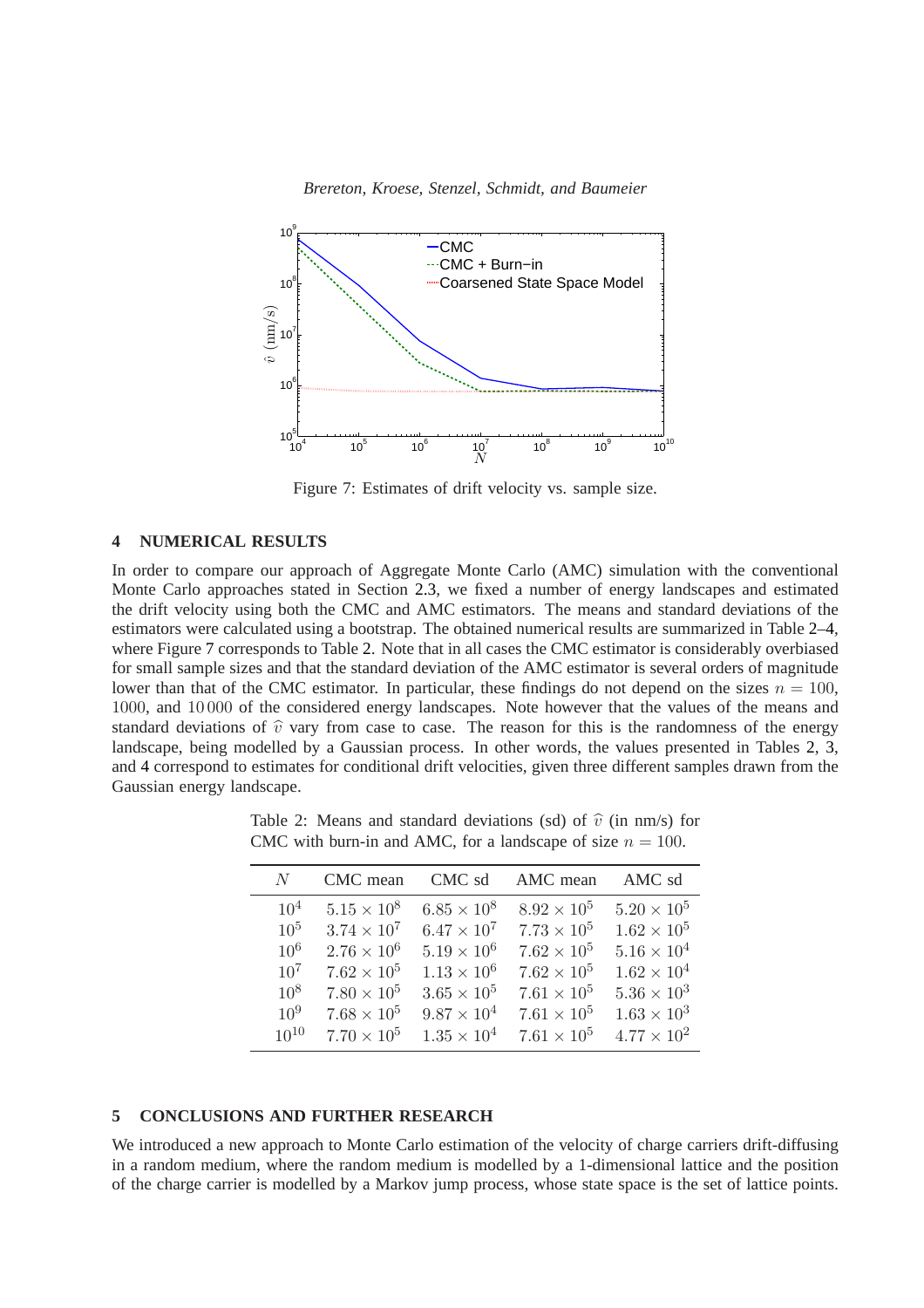| N.       | CMC mean             | CMC sd               | AMC mean             | AMC sd               |
|----------|----------------------|----------------------|----------------------|----------------------|
| $10^4$   | $1.26 \times 10^{9}$ | $1.58 \times 10^{9}$ | $1.76 \times 10^8$   | $2.82 \times 10^7$   |
| $10^{5}$ | $4.50 \times 10^8$   | $3.96 \times 10^8$   | $1.73 \times 10^8$   | $8.60 \times 10^{6}$ |
| $10^{6}$ | $1.95 \times 10^8$   | $1.02 \times 10^8$   | $1.72 \times 10^{8}$ | $2.70 \times 10^{6}$ |
| $10^{7}$ | $2.03 \times 10^8$   | $3.32 \times 10^{7}$ | $1.72 \times 10^8$   | $8.46 \times 10^{5}$ |
| $10^{8}$ | $2.04 \times 10^8$   | $9.66 \times 10^6$   | $1.72 \times 10^8$   | $2.65 \times 10^5$   |

<span id="page-9-1"></span>Table 3: Means and standard deviations (sd) of  $\hat{v}$  (in nm/s) for CMC with burn-in and AMC, for a landscape of size  $n = 1000$ .

<span id="page-9-0"></span>Table 4: Means and standard deviations (sd) of  $\hat{v}$  (in nm/s) for CMC with burn-in and AMC, for a landscape of size  $n = 10000$ .

| $N_{-}$         | CMC mean             | CMC sd               | AMC mean             | AMC sd               |
|-----------------|----------------------|----------------------|----------------------|----------------------|
| 10 <sup>4</sup> | $8.97 \times 10^{9}$ | $1.12 \times 10^{9}$ | $6.66 \times 10^{7}$ | $5.36 \times 10^{7}$ |
| $10^{5}$        | $3.32 \times 10^8$   | $3.85 \times 10^{8}$ | $1.35 \times 10^{7}$ | $7.86 \times 10^{6}$ |
| $10^{6}$        | $1.33 \times 10^8$   | $1.02 \times 10^8$   | $1.03 \times 10^{7}$ | $1.76 \times 10^{6}$ |
| $10^{7}$        | $4.86 \times 10^{7}$ | $2.92 \times 10^{7}$ | $1.01 \times 10^{7}$ | $5.60 \times 10^{5}$ |
| 10 <sup>8</sup> | $1.12 \times 10^{7}$ | $1.31 \times 10^{6}$ | $1.00 \times 10^{7}$ | $1.68 \times 10^5$   |

The transition rates of the Markov jump process are determined by the underlying energy landscape of the random medium. This energy landscape is modelled by a Gaussian process and contains regions of relatively low energy, in which charge carriers quickly become stuck. As a result, the state space is not adequately explored by the standard algorithms and the velocity of the charge carrier is poorly estimated. In addition, the conventional Monte Carlo estimators have very high variances. Our approach aims to reduce the number of simulation steps that are spent in the low energy problem regions. We do this by identifying the problem regions via a stochastic watershed algorithm. We then use a coarsened state space model, where we aggregate the problem regions to a single (super-) state. We are then able to simulate a semi-Markov process on the aggregate state space. This results in estimators that are unbiased and have considerably lower variance than the crude Monte Carlo estimators.

This paper has focused on the improved estimation of drift velocity in a 1D random medium. As an immediate extension of this work, we aim to extend the use of the AMC approach to 2 and 3-dimensional models. The methods described in this paper, such as the stochastic watershed algorithm, can all be applied in a higher dimensional setting. In addition, we aim to investigate whether the Markov Jump Process modelling the charge carrier's position can be profitably replaced by a diffusion approximation.

### **Acknowledgements**

This work was partially supported by the DAAD / Go8 Australia-Germany Joint Research Cooperation Scheme and Deutsche Forschungsgemeinschaft (DFG) under the Priority Program "Elementary Processes of Organic Photovoltaics" (SPP 1355). Dirk Kroese acknowledges the support of the Australian Research Council under grant number DP0985177. We are grateful to Hans Daduna for helpful comments and Falk May for a critical reading of the manuscript.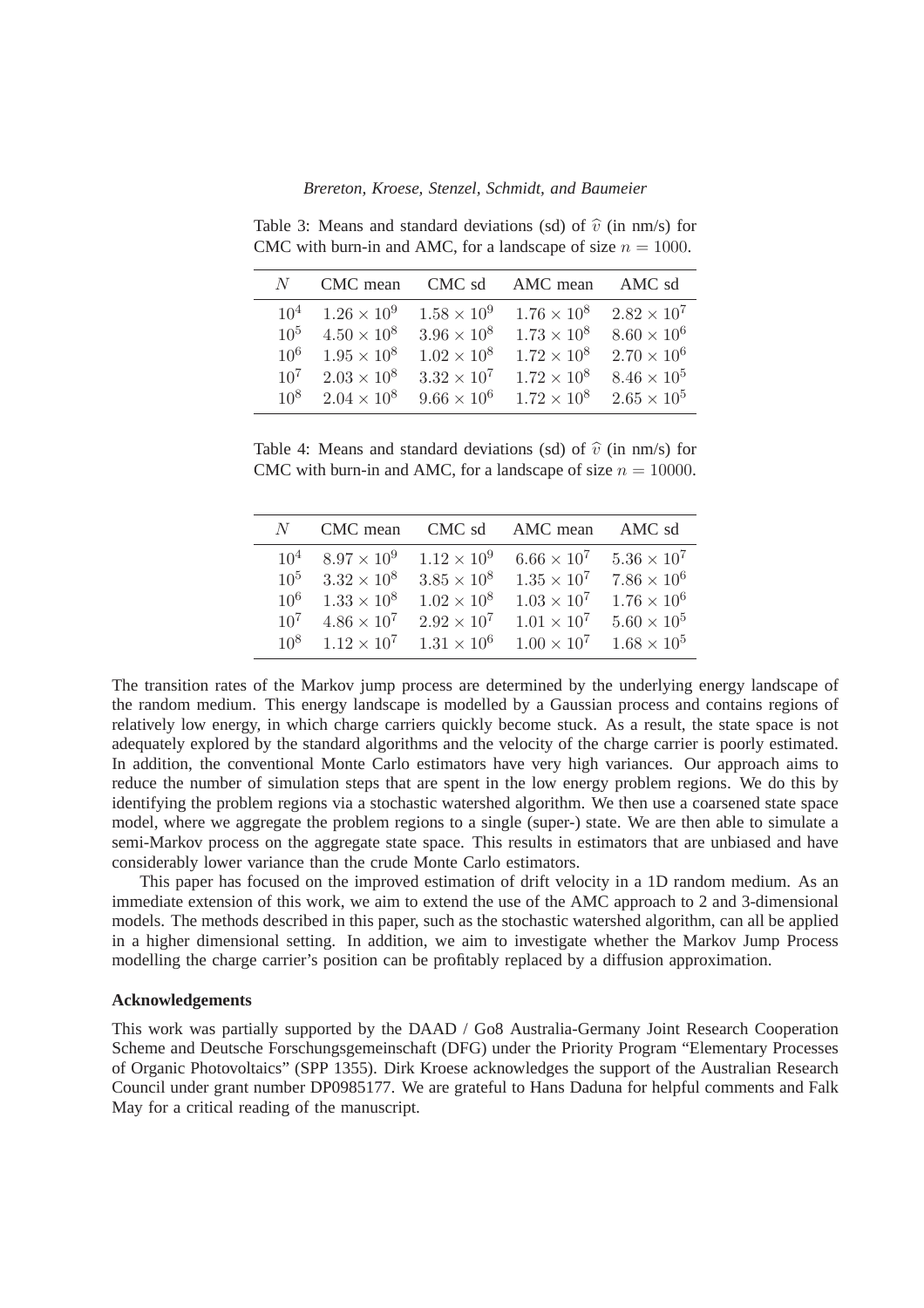#### **REFERENCES**

- <span id="page-10-17"></span>Angulo, J., and D. Jeulin. 2007. "Stochastic watershed segmentation". In *8th International Symposium on Mathematical Morphology*, 265–276.
- <span id="page-10-4"></span>Bässler, H. 1993. "Charge transport in disordered organic photoconductors". *Physica Status Solidi (b)* 175 (15): 15–56.
- <span id="page-10-2"></span>Baumeier, B., F. May, C. Lennartz, and D. Andrienko. 2012. "Challenges for in silico design of organic semiconductors". *Journal of Materials Chemistry* 22:10971–10976.
- <span id="page-10-15"></span>Beucher, S., and C. Lantuéjoul. 1979. "Use of watersheds in contour detection". In *International workshop on image processing, real-time edge and motion detection / estimation*.
- <span id="page-10-14"></span>Beucher, S., and F. Meyer. 1993. "The morphological approach to segmentation: the watershed transformation". In *Mathematical Morphology in Image Processing*, Volume 34, 433–481.
- <span id="page-10-13"></span>Coropceanu, V., J. Cornil, D. A. da Silva Filho, Y. Olivier, R. Silbey, and J. Brédas. 2007, April. "Charge transport in organic semiconductors". *Chemical Reviews* 107 (4): 926–952.
- <span id="page-10-7"></span>Courtois, P. 1977. *Decompsability*. ACM Monograph Series. New York: Academic Press.
- <span id="page-10-9"></span>Evans, S. 1996. "Analysing system behaviour on different time scales". In *Stochastic Networks - Theory and Applications*, edited by F. Kelly, S. Zachary, and I. Ziedins, Volume 4 of *Royal Statistical Society Lecture Notes Series*, Chapter 14, 231–246. Oxford: Clarendon Press.
- <span id="page-10-18"></span>Limnios, N., and G. Oprisan. 2001. *Semi-Markov processes and reliability*. Series Statistics for Industry and Technology. Boston: Birkhäuser.
- <span id="page-10-12"></span>Marcus, R. A. 1993. "Electron transfer reactions in chemistry. Theory and experiment". *Reviews of Modern Physics* 65 (3): 599.
- <span id="page-10-16"></span>Najman, L., and M. Schmitt. 1994. "Watershed of a continuous function". In *Signal Processing (Special issue on Mathematical Morphology.)*, Volume 38, 99–112.
- <span id="page-10-1"></span>Pasveer, W., J. Cottaar, C. Tanase, R. Coehoorn, P. Bobbert, P. Blom, D. de Leeuw, and M. Michels. 2005. "Unified description of charge-carrier mobilities in disordered semiconducting polymers". *Physical Review Letters* 94:206601–1–206601–4.
- <span id="page-10-0"></span>Rühle, V., A. Lukyanov, F. May, M. Schrader, T. Vehoff, J. Kirkpatrick, B. Baumeier, and D. Andrienko. 2011. "Microscopic simulations of charge transport in disordered organic semiconductors". *Journal of Chemicyl Theory and Computation* 7 (10): 3335–3345.
- <span id="page-10-3"></span>Schönherr, G., H. Bässler, and M. Silver. 1981. "Dispersive hopping transport via sites having a Gaussian distribution of energies". *Philosophical Magazine B* 44 (1): 47–61.
- <span id="page-10-8"></span>Simon, H., and A. Ando. 1961. "Aggregation of variables in dynamic systems". *Econometrica* 29 (2): 111–138.
- <span id="page-10-11"></span>Somoza, A., and M. Ortuño. 2005. "Monte Carlo method for relaxation in electron glasses.". *Physical Review B* 72.
- <span id="page-10-5"></span>Tessler, N., Y. Preezant, N. Rappaport, and Y. Roichman. 2009. "Charge transport in disordered organic materials and its relevance to thin-film devices: a tutorial review". *Advanced Materials* 21:2741–4761.
- <span id="page-10-10"></span>Tse, D., R. Gallager, and J. Tsitsiklis. 1995. "Statistical multiplexing of multiple time-scale Markov streams". *IEEE J. Sel. Areas Commun.* 13 (6): 1028–1038.
- <span id="page-10-6"></span>van der Holst, J., F. van Oost, R. Coehoorn, and P. Bobbert. 2011. "Monte Carlo study of charge transport in organic sandwich-type single-carrier devices: effects of coulomb interactions". *Physical Review B* 83:085206–1 – 085206–13.

# **AUTHOR BIOGRAPHIES**

**Tim Brereton** is a PhD student at the University of Queensland. He has a Bachelor of Science (Honours) in Mathematics and a Masters of International Economics and Finance, both from the University of Queensland. His research interests include simulation, computational statistics and mathematical finance.